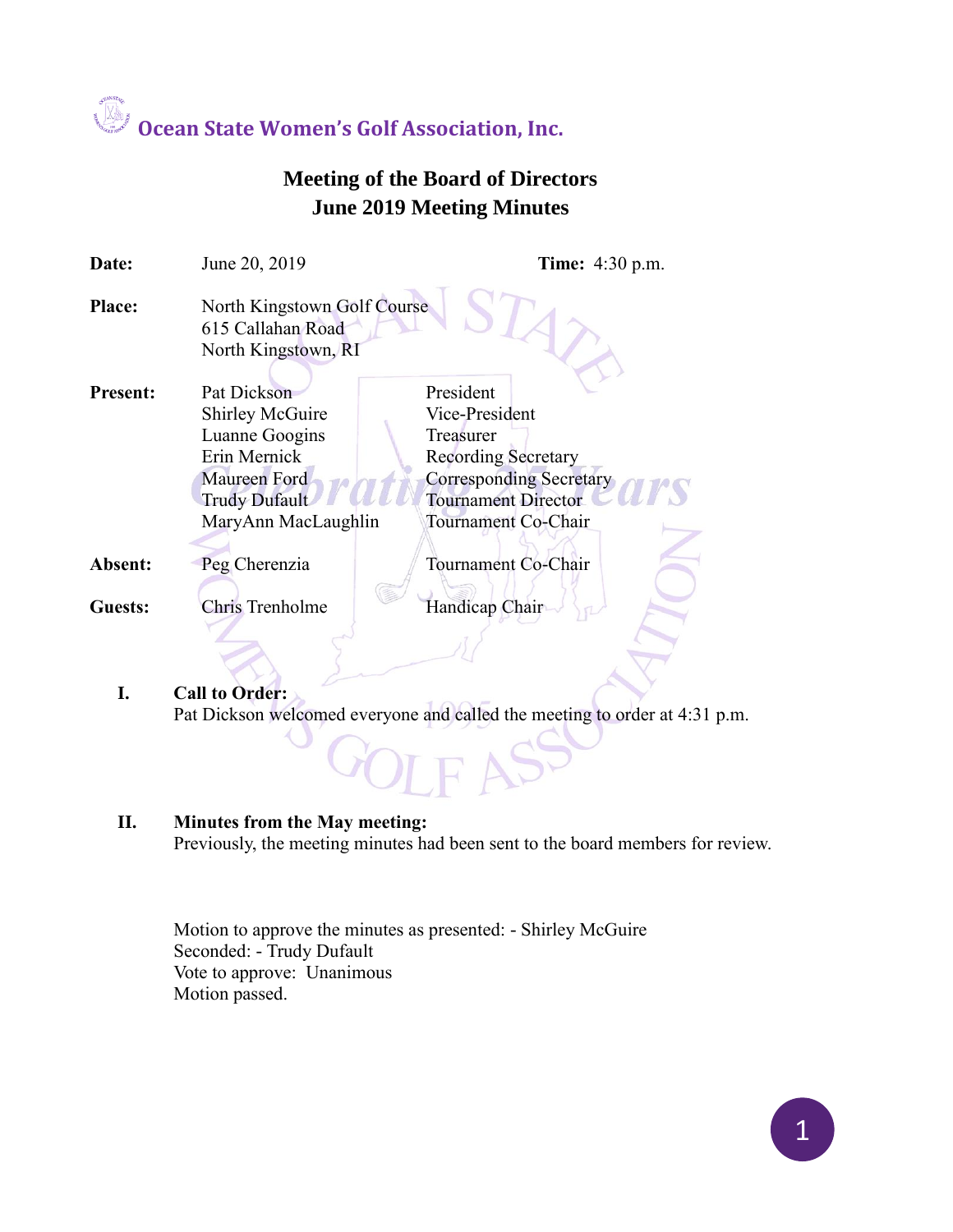## **Ocean State Women's Golf Association, Inc.**

#### **III. Treasurer's Reports:**

- Luanne Googins read a thank-you note from Claudia Cooper for the Bag Tags/Rules Cards that were provided for players at Foster Country Club.
- Trudy mentioned a thank-you from the women at Montaup, as well.
- Luanne read the letter to the RI Community Food Bank that accompanied the donation from the Memorial Tournament which was made on behalf of Carol Cherry, Sandi Harper, Kellie Mungo and Betty Jean Shadeck.
- Luanne provided copies of the Treasurer's Report through May mentioning the breakdown between members vs guests playing in tournaments.
- Tournament financials are pretty standard.
- Overall, the association is in good shape financially.

Motion to approve the Treasurer's Report as presented: - Erin Mernick Seconded: - Trudy Dufault Vote to approve: Unanimous

Motion passed.

#### **IV. Chair Reports:**

| Appeals:      | Shirley McGuire - Nothing to report.  |
|---------------|---------------------------------------|
| Handicap:     | Chris Trenholme - No report.          |
| Membership:   | No report. (see new business)         |
| Nominating:   | Liz Duguay - No report.               |
| Rules:        | Kris Kennedy & Kathy Mis - No report. |
| Scholarships: | Board of Directors (see new business) |
| Statistician: | Donna Jennings                        |
|               |                                       |

Pat reported that Donna is up to speed and will have a report to post soon.

Chris will start forwarding the results to Donna after each tournament.

Website: Wendy Ossman - No report.

Tournament: Mary Ann MacLaughlin and Peg Cherenzia

- Mary Ann distributed the report and reviewed the tournaments at Meadow Brook, Elmridge, Allendale and Cranston.
- We received great support from the Pro and staff at each of these events.
- One woman remarked that she just loved going into the club house after golf, mingling with and getting to know everyone. She had a fun day.
- See the Tournament Director's Report for additional member comments/concerns.

Motion to approve the Committee Chair Reports as presented: - Erin Mernick Seconded: - Maureen Ford Vote to approve: Unanimous Motion passed.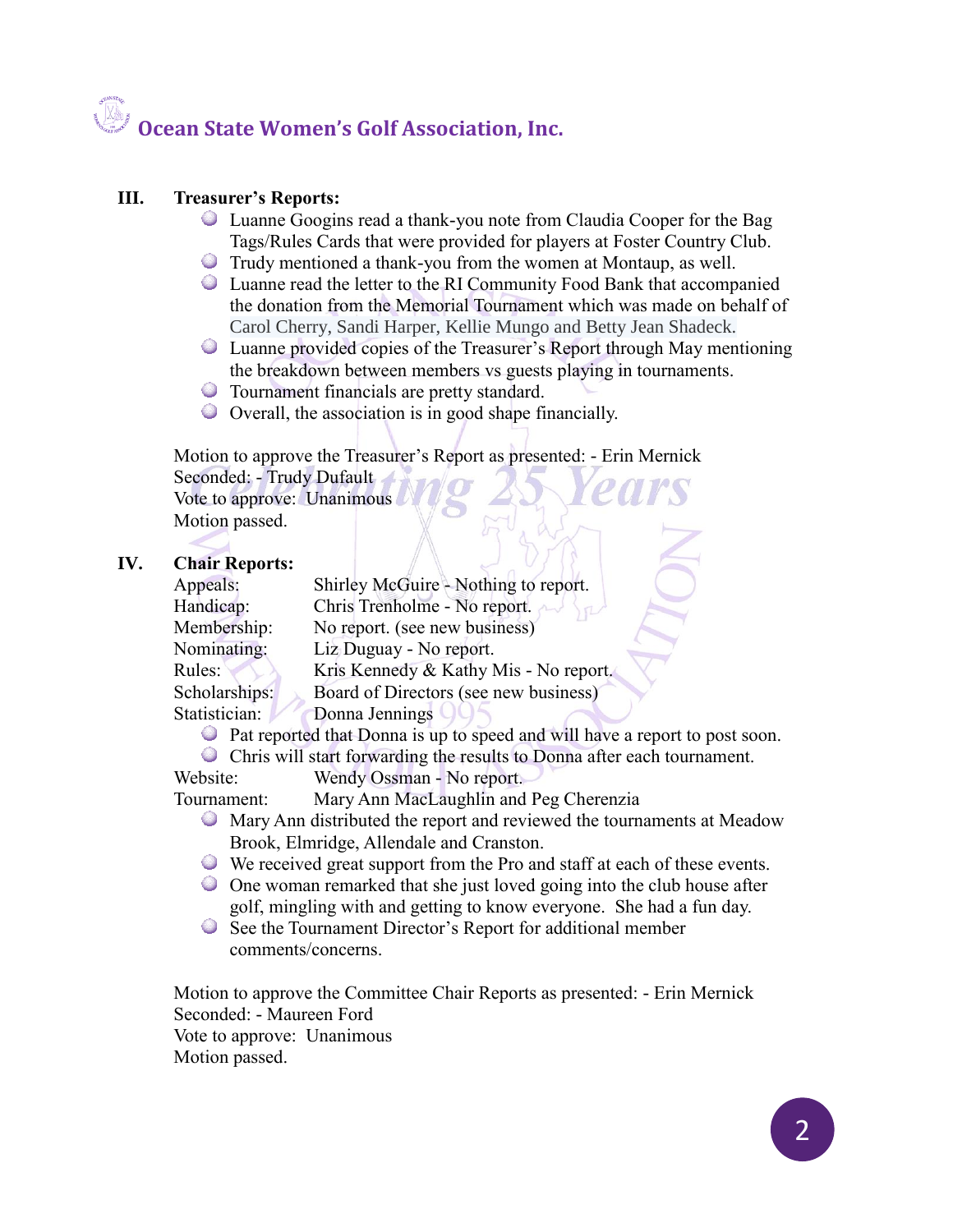## **Ocean State Women's Golf Association, Inc.**

#### **V. Tournament Director's Report:**

Trudy Dufault presented the Tournament Director's Activities.

- A member commented that with all of the rain, maybe we should consider playing preferred lies/lift, clean and place.
- After discussion, it was decided to review the conditions on a tournament by tournament basis and announce any changes as part of the welcome remarks when/if it's necessary.
- There was a concern about the differences surrounding the food at certain venues, i.e., \$10 off the menu vs buffet vs served luncheon. Trudy explained that sometimes the food options change at the last minute. The book is prepared in January. Sometimes the clubs experience issues beyond their control. Therefore, she makes the decision based upon the circumstances with which she is presented at the time.

A member mentioned that she didn't care for the format at one event.

- Trudy has noted it and discussed possible changes for next season.
- Trudy mentioned that the people with whom she interacts at Cranston Country Club are always easy to deal with and very accommodating.

Motion to approve the Tournament Director's Report as presented: - Shirley McGuire Seconded: - Mary Ann MacLaughlin Vote to approve: Unanimous Motion passed.

#### **VI. Unfinished Business: Membership Count:**

- o It was noted that the snow birds have finally returned for the summer!
- o Membership to date has surpassed the same timeframe last year.

#### **VII. New Business:**

#### **- New Membership Recruitment**

- Sandra Harper has volunteered to do some membership recruitment. She will be visiting clubs with notices/handouts and speaking with women about the OSWGA.
- She has met with some of the non-members who play in OSWGA events with positive results.

#### **- Season Long Hole in One Fund**

- There was discussion and various options suggested for having a hole-in-one fund.
- It was taken under advisement and tabled for further discussion.